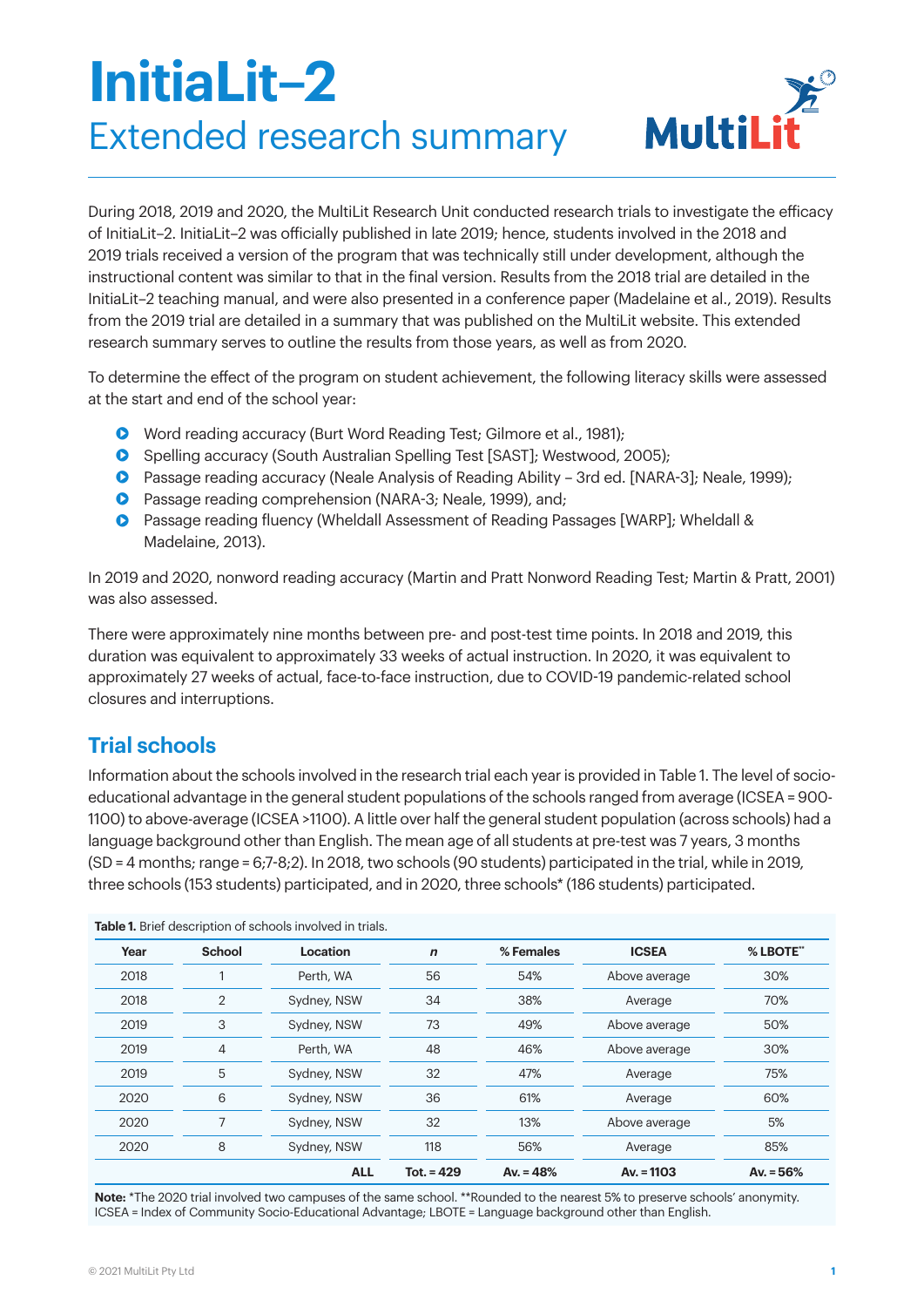# **Did reading skills improve over the year?**

The pre- and post-test raw score results were first analysed to determine whether there were any significant reading improvements between the start and end of the school year. As shown in Tables 2 through 4, students in all three trial years made statistically significant gains on the assessed areas of literacy. Based on the large effect sizes (Cohen's *d* > 0.8), these gains were also substantial.

|                                  |             |                                   |                                    |                |        | Gain    |           |
|----------------------------------|-------------|-----------------------------------|------------------------------------|----------------|--------|---------|-----------|
| Literacy variable                | $\mathbf n$ | <b>Pre-test</b><br>Raw score (SD) | <b>Post-test</b><br>Raw score (SD) | Raw score (SD) | t      | p       | Cohen's d |
| Word reading accuracy            | 90          | 46.00 (15.96)                     | 60.02 (17.02)                      | 14.02 (7.28)   | 18.278 | < 0.001 | 1.82(L)   |
| Spelling accuracy                | 90          | 28.19 (7.47)                      | 33.93 (6.99)                       | 5.74(3.40)     | 16.011 | 5.001   | 1.55(L)   |
| Passage reading<br>accuracy      | 89          | 35.43 (16.93)                     | 53.27 (18.92)                      | 17.84 (10.00)  | 16.829 | < 0.001 | 1.71(L)   |
| Passage reading<br>comprehension | 89          | 7.58 (3.73)                       | 12.74 (5.85)                       | 5.16(4.31)     | 11.285 | < 0.001 | 1.17(L)   |
| Passage reading<br>fluency 2020  | 88          | 72.49 (36.46)                     | 118.05 (40.78)                     | 45.56 (21.52)  | 19.863 | < 0.001 | 2.12(L)   |

**Table 2.** 2018 trial: Raw score means (and standard deviations) for pre- and post-test time points on all literacy skills measured.

**Note:** Where data were non-normally distributed, a Wilcoxon Signed-Rank Test was performed to confirm the statistical significance of parametric t-test results. When interpreting Cohen's *d* effect sizes, a small (S) effect is 0.2; a medium (M) effect is 0.5; and a large (L) effect is 0.8.

**Table 3.** 2019 trial: Raw score means (and standard deviations) for pre- and post-test time points on all literacy skills measured.

|                                  |             |                                   |                                    |                | Gain   |                  |           |
|----------------------------------|-------------|-----------------------------------|------------------------------------|----------------|--------|------------------|-----------|
| Literacy variable                | $\mathbf n$ | <b>Pre-test</b><br>Raw score (SD) | <b>Post-test</b><br>Raw score (SD) | Raw score (SD) | t      | $\boldsymbol{p}$ | Cohen's d |
| Word reading accuracy            | 153         | 44.69 (15.42)                     | 60.82 (17.68)                      | 16.14 (7.64)   | 26.121 | < 0.001          | 2.11(L)   |
| Spelling accuracy                | 153         | 27.98 (7.80)                      | 34.10 (6.83)                       | 6.12(3.78)     | 20.018 | 5.001            | 1.62(L)   |
| Nonword reading<br>accuracy      | 153         | 27.40 (12.01)                     | 34.08 (12.04)                      | 6.63(6.00)     | 13.744 | 5.001            | 1.11(L)   |
| Passage reading<br>accuracy      | 153         | 33.63 (16.45)                     | 52.24 (20.15)                      | 18.58 (8.15)   | 28.198 | 5.001            | 2.28(L)   |
| Passage reading<br>comprehension | 153         | 8.36(4.31)                        | 15.03 (6.83)                       | 6.67(4.35)     | 18.984 | 5.001            | 1.53(L)   |
| Passage reading fluency          | 152         | 68.37 (37.38)                     | 105.63 (39.45)                     | 37.26 (17.62)  | 26.069 | < 0.001          | 2.11(L)   |

**Note:** Refer to Note under Table 2.

**Table 4.** 2020 trial: Raw score means (and standard deviations) for pre- and post-test time points on all literacy skills measured.

|                                  |             |                                   |                                    |                | Gain   |                  |            |
|----------------------------------|-------------|-----------------------------------|------------------------------------|----------------|--------|------------------|------------|
| Literacy variable                | $\mathbf n$ | <b>Pre-test</b><br>Raw score (SD) | <b>Post-test</b><br>Raw score (SD) | Raw score (SD) | t      | $\boldsymbol{p}$ | Cohen's d  |
| Word reading accuracy            | 186         | 52.22 (15.25)                     | 65.44 (15.69)                      | 13.22 (7.50)   | 24.029 | 5.001            | 1.76 $(L)$ |
| Spelling accuracy                | 186         | 31.10 (5.87)                      | 36.05 (5.47)                       | 4.95(3.90)     | 17.292 | 5.001            | 1.27(L)    |
| Nonword reading<br>accuracy      | 186         | 30.43 (10.32)                     | 37.01 (8.86)                       | 6.58(6.39)     | 14.022 | 5.001            | 1.03(L)    |
| Passage reading<br>accuracy      | 186         | 39.94 (16.66)                     | 55.72 (18.97)                      | 15.78 (9.19)   | 23.428 | 5.001            | 1.72(L)    |
| Passage reading<br>comprehension | 186         | 9.51(4.75)                        | 13.56 (6.27)                       | 4.05(3.99)     | 13.865 | 5.001            | 1.02(L)    |
| Passage reading fluency          | 186         | 84.71 (36.76)                     | 118.62 (35.90)                     | 33.90 (16.66)  | 27.671 | 5.001            | 2.03(L)    |
|                                  |             |                                   |                                    |                |        |                  |            |

**Note:** Refer to Note under Table 2.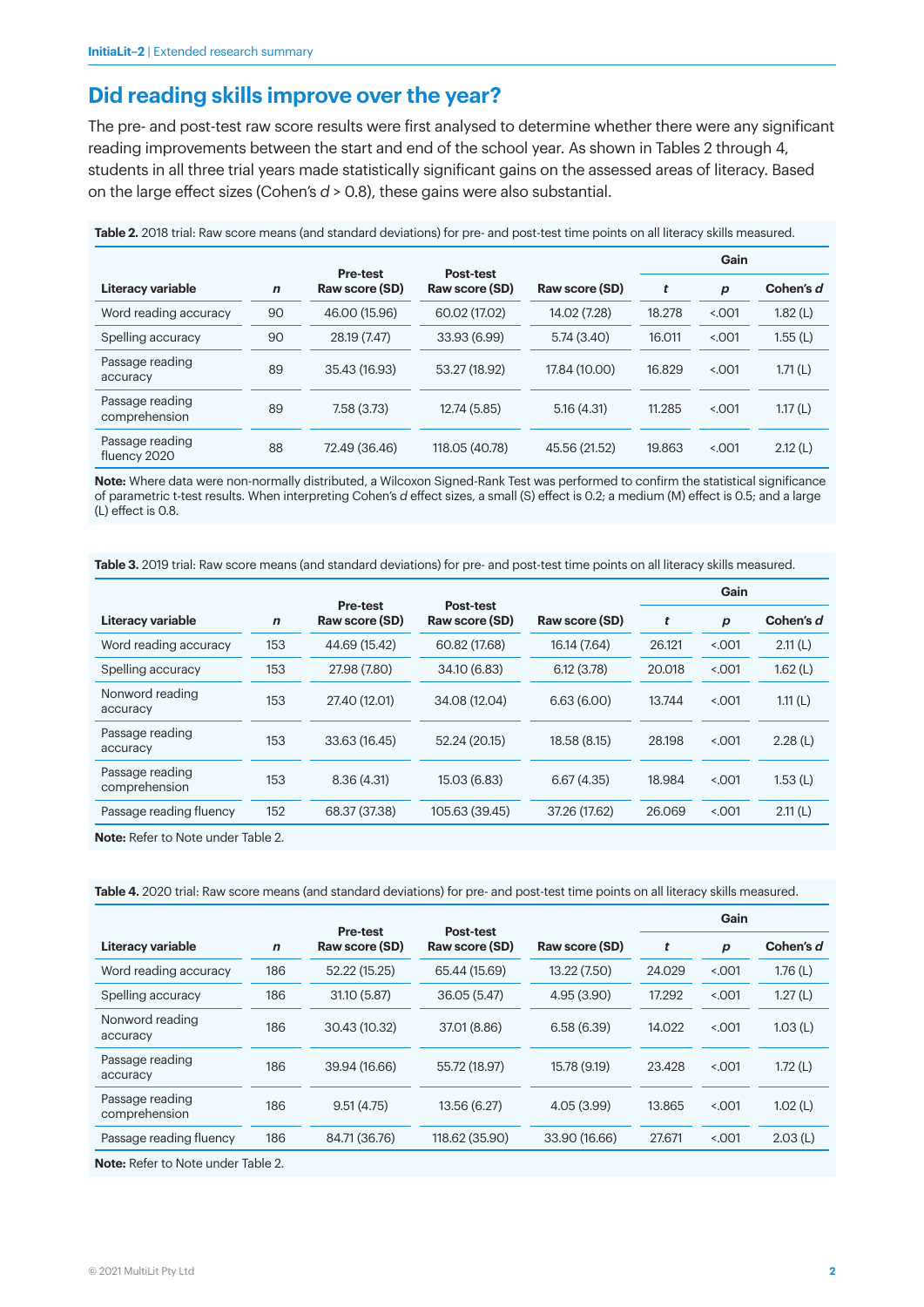It was interesting to note that the gains observed in 2020 were reduced in comparison to those from 2018 or 2019, although they were still significant and associated with large effect sizes. There are a few possible reasons for this. The first is that, obviously, 2020 was an unusual year. Due to the COVID-19 pandemic, the students in the 2020 trial experienced at least six weeks of either complete school closure, or adapted delivery of learning content via an online platform. This content may or may not have included InitiaLit–2. Even beyond those six weeks, students may also have been withdrawn for additional periods of time by parents, and their learning while present at school may have been affected by pandemic-related stress. Relatedly, there was no opportunity to observe the program in action at any point during the year, which means instructional fidelity may have differed between (and within) schools.

Another factor worth considering is that the pre-test raw scores for the 2020 trial cohort were, across the board, higher than those from 2018 and 2019. As such, these students had less to gain from exposure to the InitiaLit–2 program.

One final factor worth highlighting is that the 2020 cohort was likely to comprise more students with a language background other than English (mean %LBOTE of general school community = 65%), when compared with the cohorts from 2018 (= 47%) and 2019 (= 51%). This factor was not controlled or accounted for on an individual level, and so we can only make tentative hypotheses as to the effect on learning.

With the above caveats in place, the gains in students' reading and spelling skills nevertheless increased significantly and substantially from pre- to post-test time points, for all three years of the research trial.

# **Did reading skills improve compared to typical reading scores?**

All the research trials from 2018 to 2020 involved only participants who were receiving the InitiaLit–2 program (i.e., there were no comparison or control groups). As such, there is no *experimental* evidence to show that the observed gains were greater than what they would have been for a typically developing cohort of Year 2 students. However, age equivalent scores and percentile ranks were available for some of the assessment measures used in the trial. These give a good indication of how the students performed, relative to their same-aged peers.

As seen in Table 5, students made gains which were, in most cases, substantially greater than the actual nine months between pre- and post-test time points. This suggests that the observed reading and spelling improvements may be attributed to the program which targeted these skills: InitiaLit–2.

| Literacy variable             | 2018<br>Age equivalent gain<br>(months) | 2019<br>Age equivalent gain<br>(months) | 2020<br>Age equivalent gain<br>(months) |
|-------------------------------|-----------------------------------------|-----------------------------------------|-----------------------------------------|
| Word reading accuracy         | 18                                      | 21                                      | 20                                      |
| Spelling accuracy             | 17                                      | 17                                      | 14                                      |
| Nonword reading accuracy      | Not assessed                            | 20                                      | 25                                      |
| Passage reading accuracy      | 17                                      | 17                                      | 15                                      |
| Passage reading comprehension | 10                                      | 15                                      | 9                                       |

The area where students appeared to improve the least, relative to same-aged peers, was passage reading comprehension, as measured by the NARA-3. Comprehending text is a complex process, involving many different underlying skills. InitiaLit–2 targets many of these skills (e.g., word-level reading accuracy and automaticity, reading fluency, language comprehension, vocabulary). However, other factors contributing to reading comprehension are out of the program's scope (e.g., content knowledge). As such, we may expect to see the program positively affect students' reading comprehension, but not to the same degree as the other assessed skills, which were more closely related to what is specifically targeted in InitiaLit–2.

In 2020, students' average passage reading comprehension performance improved by nine months, which is equivalent to the actual elapsed time from pre- to post-test. This is the only measure and year in which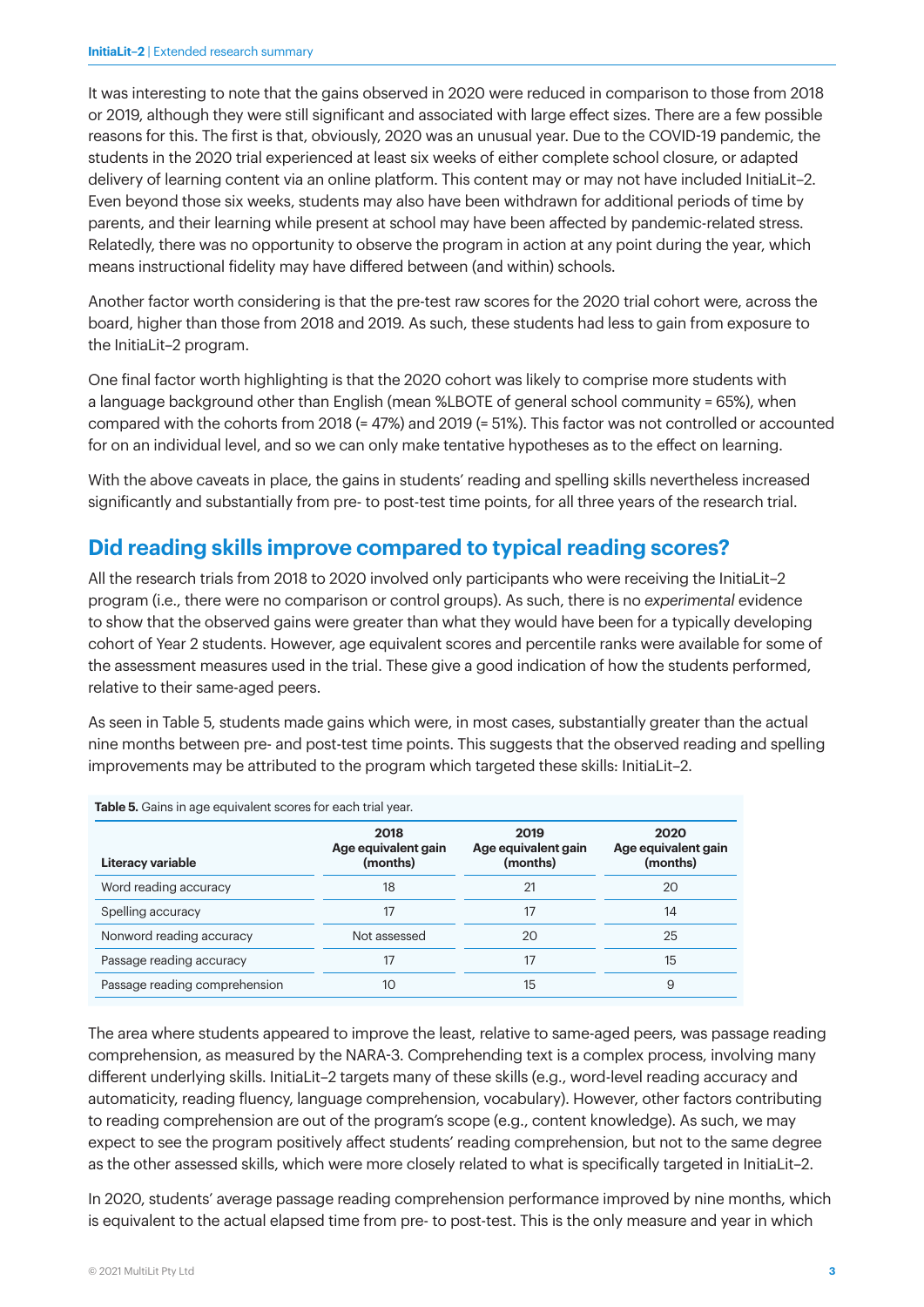students' average increase in age equivalent score did not exceed their increase in chronological age. As previously hypothesised, this comparative lack of learning acceleration in 2020 could have been due to pandemic-related schooling interruptions, the higher starting point of reading comprehension scores in 2020, and/or the high proportion of students with a language background other than English. It may also have been due to an interaction between the first and third factors: for students who primarily spoke a different language at home, school closures would have reduced their exposure to spoken English. Given the importance of language comprehension to reading comprehension, it may be expected that this metric was more affected than others by reduced English exposure.

Percentile rank scores were available for the passage reading accuracy and comprehension measure (i.e., NARA-3) and for the nonword reading accuracy measure (i.e., Martin and Pratt Nonword Reading Test). For conciseness, percentile rank scores for all three years were combined and graphed (see Figures 1-3). Nonword reading accuracy percentile rank scores were based on the test's age-based standardised norms. Passage reading accuracy and comprehension percentile rank scores were based on the test's grade-based standardised norms. Since the students were in Year 2 at both time points (i.e., years of schooling = 3), these NARA-3 norms do not account for the fact that some reading development is expected to take place in response to nine months-worth of really any schooling. Hence, please note that Figures 1 and 2 likely overestimate pre- to post-test improvements, as captured by percentile rank scores. The standardised test norms for the NARA-3 were collected between September and November of 1997, which means that the post-test data from our trials are more accurate than the pre-test data, in terms of percentile ranks.



**Figure 1.** Percentage of students scoring in the lower quartile, middle range and upper quartile for passage reading accuracy, at pre-test and at post-test.

Figure 2. Percentage of students scoring in the lower quartile, middle range and upper quartile for passage reading comprehension, at pre-test and at post-test.



**Passage reading comprehension (NARA-3): 2018-2020**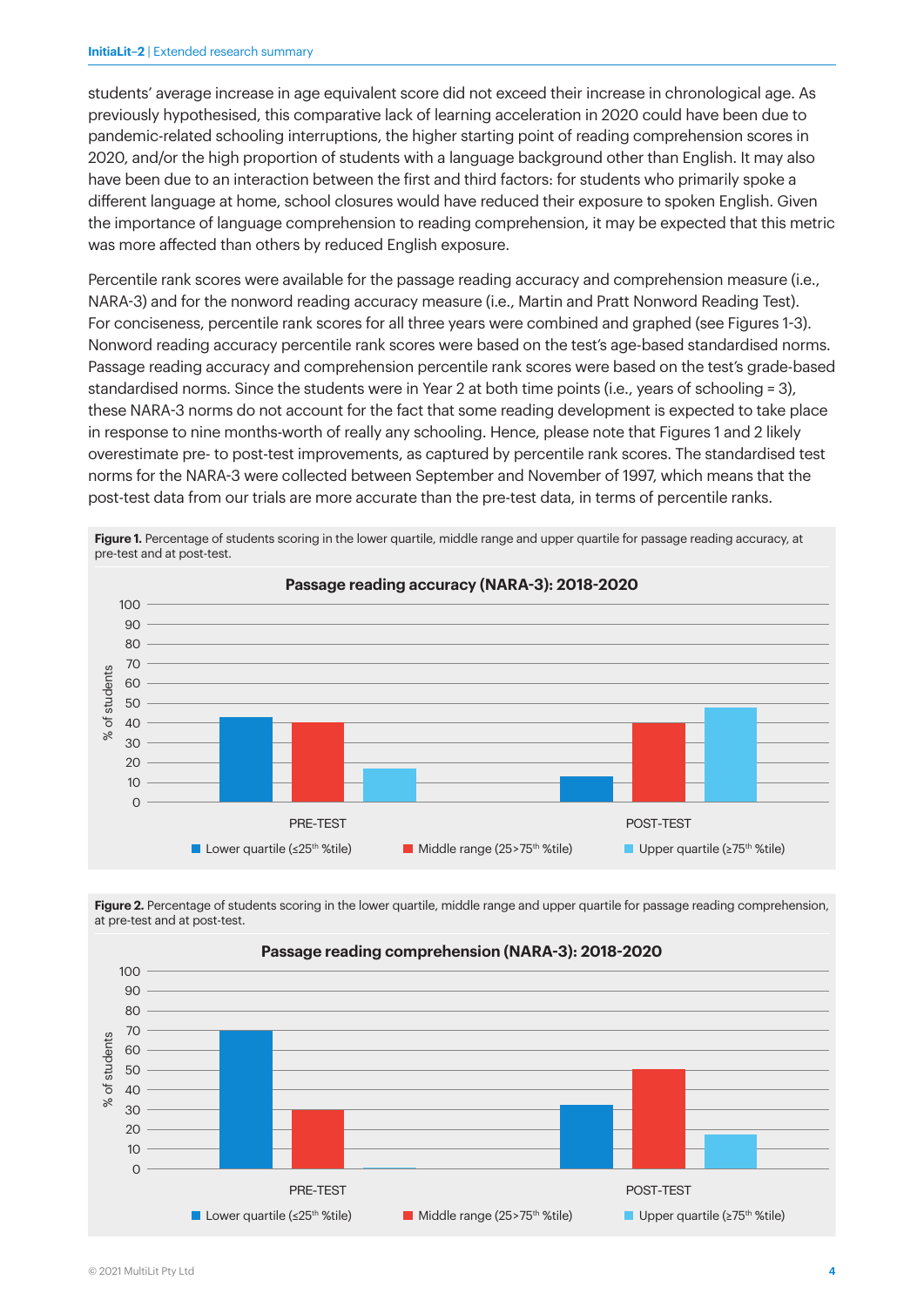

Figure 3. Percentage of students scoring in the lower quartile, middle range and upper quartile for nonword reading accuracy, at pre-test and at post-test.

As may be seen in Figures 1-3, the proportion of students performing in the lower quartile (i.e., percentile rank scores equal to or below 25) appear to shift into the middle range (i.e., percentile rank scores between 25 and 75) and upper quartile (i.e., percentile rank scores equal to or above 75), from pre- to post-test time points. This pattern suggests that InitiaLit–2 students were, on the whole, attaining these reading skills at a greater rate than their peers.

In particular, more than 70% of students performed in the upper quartile on the nonword reading measure at post-test (Figure 3). This score represents a reader's ability to decode unfamiliar words accurately, using knowledge of common letter-sound correspondences. This may have been a strength of the schools in this trial, because most of those schools implemented InitiaLit–F and InitiaLit–1 in previous years, and these programs systematically target word-level spelling patterns. InitiaLit–2 targets word-level skills too, though to a lesser extent, as the focus is more so on text reading comprehension. In this context, it is pleasing but not too surprising to note that the students' decoding skills are mostly above average, both at the start of the year and even more so at the end of the year.

In addition to targeting word-level skills, InitiaLit–2 provides instruction and opportunities for practice in sentence- and text-level reading. All of these elements of the program may have resulted in students' improved passage reading accuracy, as seen in Figure 1.

Similarly, reading accuracy and fluency are known to contribute to reading comprehension, and so targeting these areas, as well as vocabulary and language comprehension, may have resulted in the improvements observed in Figure 2. It would be interesting in future to examine how language background factors into students' development of reading comprehension skills, in response to InitiaLit–2 (and InitiaLit–F and –1) instruction. The student populations for the majority of schools involved in the trials comprised a high proportion of English language learners, and it is likely that this had some effect on the results.

# **Conclusion**

This document provides an extended research summary of the results from research trials into InitiaLit–2 efficacy. The trials were conducted by the MultiLit Research Unit over a three-year period (2018-2020). The findings indicated that students who received InitiaLit–2 made excellent reading and spelling gains between the start and end of the school year. Based on percentile distribution shifts and reading age equivalent gains, the observed progress exceeded what might be expected based on increasing chronological age and duration of schooling.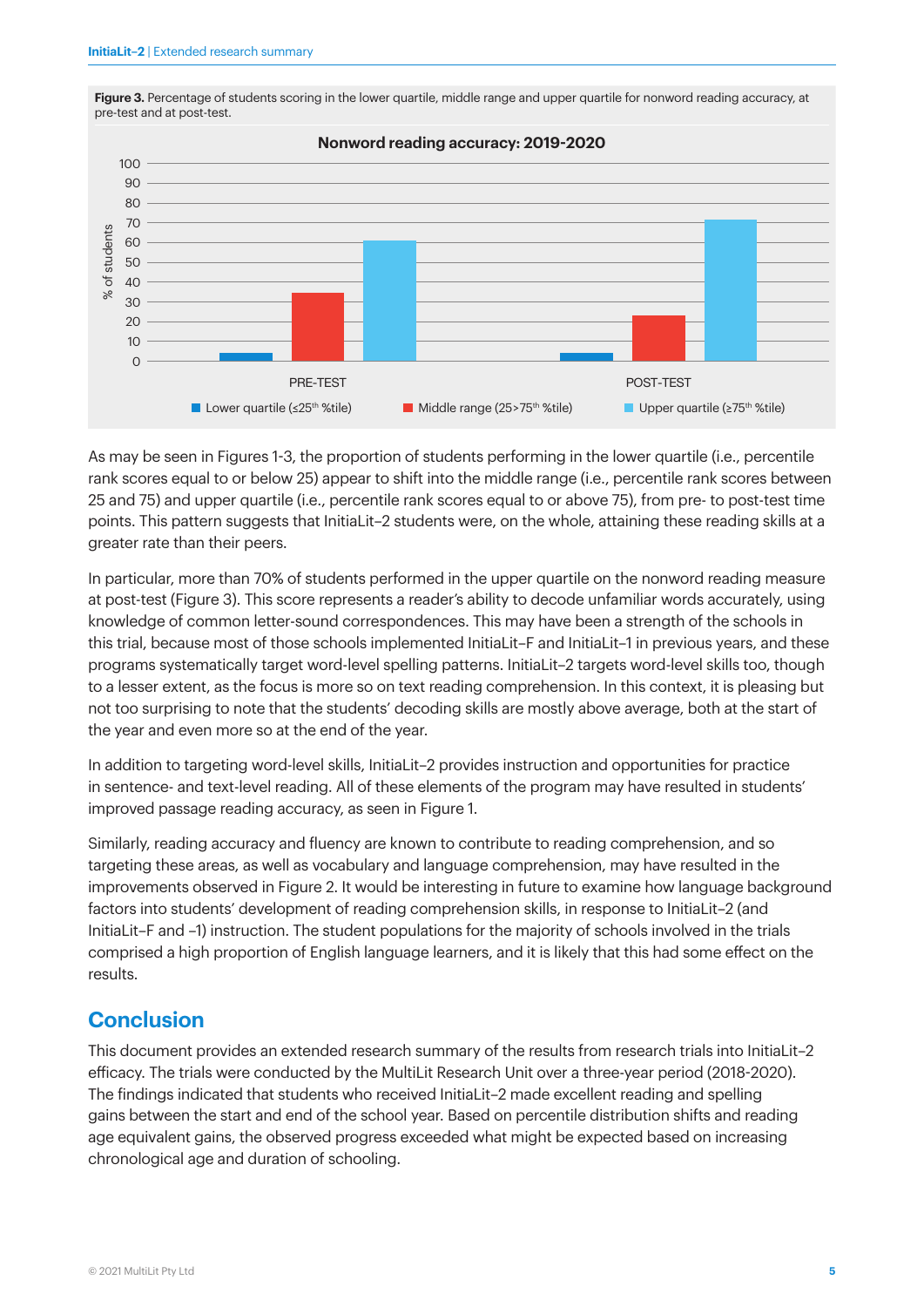# **References**

- Neale, M.D. (1999). *Neale analysis of reading ability 3rd edition.* Australian Council for Educational Research.
- Martin, F., & Pratt, C. (2001). *Martin and Pratt Nonword Reading Test.* Australian Council for Educational Research.
- Madelaine, A., McMurtrie, A., Reynolds, M., Arakelian, S., Wheldall, R., Wheldall, K., & Bell, N. (2019, April 6). Exemplary initial instruction in reading shortens the tail of at-risk readers [Conference session]. Dyslexia-SPELD Foundation Language, Literacy and Learning Conference, Perth, WA, Australia.
- Gilmore, A., Reid, N.A., & Croft, C. (1981). *Burt word reading test.* New Zealand Council for Educational Research.
- Westwood, P. (2005). *Spelling: Approaches to teaching and assessment 2nd edition.* Australian Council for Educational Research.
- Wheldall, K., & Madelaine, A. (2013). A curriculum-based passage reading test for monitoring the performance of low-progress readers: The development of the WARP. I*nternational Journal of Disability, Development and Education, 47*(4), 371-382.